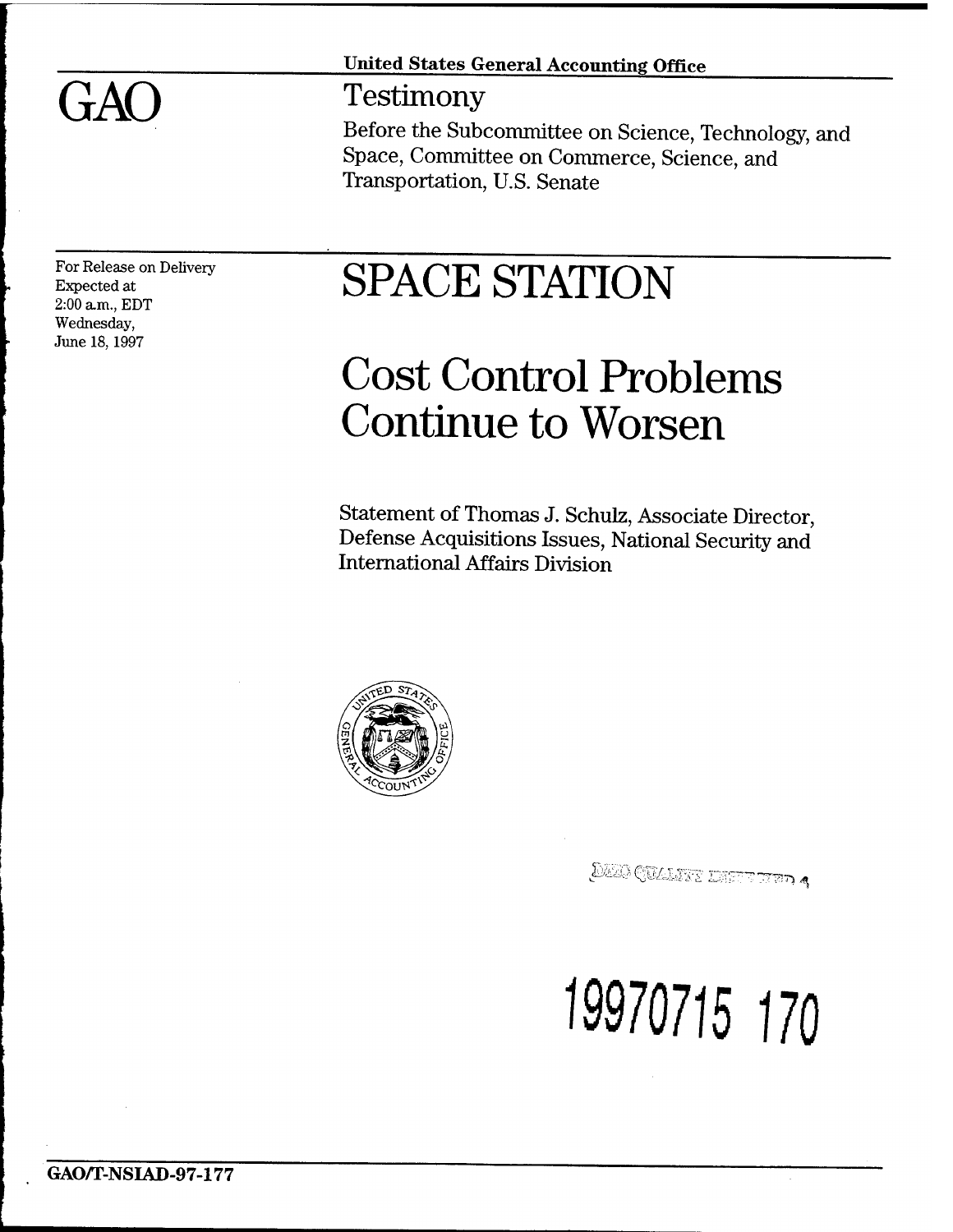Chairman and Members of the Subcommittee:

We are pleased to be here today to discuss our current work on the International Space Station program. Earlier this year, Senator Bumpers and Representative Dingell asked us to update information we reported in July 1996 on the status of the program's financial reserves and the prime contract's cost and schedule variances and estimates at completion.<sup>1</sup> They also asked that we identify the National Aeronautics and Space Administration's (NASA) actions to maintain the program within its funding limitation.<sup>2</sup> Our testimony today is based on our work on this request.

## **Summary** ^

In our report and subsequent testimony before this Subcommittee last year,<sup>3</sup> we pointed out the deterioration in the prime contractor's cost and schedule performance and noted that the station's near-term funding included only limited financial reserves.<sup>4</sup> We also identified what was, at that time, an emerging risk to the program: the indications of problems in the Russian government's ability to meet its commitment to furnish a Service Module providing power, control, and habitation capability for the International Space Station. We concluded that, if program costs continued to increase, threats to financial reserves worsened, and the Russian government failed to meet its commitment in a timely manner, NASA would either have to exceed its funding limitation to cope with the increased costs or defer or rephase activities, which could delay the space station's schedule and would likely increase its overall cost.

Since our report and testimony last year, the risks to the space station's cost and schedule have in fact increased. The Russian government has not been able to meet its financial responsibilities to the International Space Station, resulting in a currently projected 8-month delay in launching the Service Module. Cost control problems under the station prime contract have also steadily worsened. Since April 1996, the cost overrun has more than tripled to \$291 million and the estimated cost to get the contract back on schedule has increased by almost 50 percent to \$129 million.

'Space Station: Cost Control Difficulties Continue (GAO/NSIAD-96-135, July 17,1996).

-The limitation is NASA's self-imposed ceiling not to exceed \$2.1 billion annually for the Space Station and \$17.4 billion through the completion of its assembly.

3 Space Station: Cost Control Difficulties Continue (GAO/T-NSIAD-96-210, July 24,1996).

<sup>4</sup>Financial reserves are used to fund unexpected contingencies, such as cost growth, schedule delays, or changes in project objectives orscope.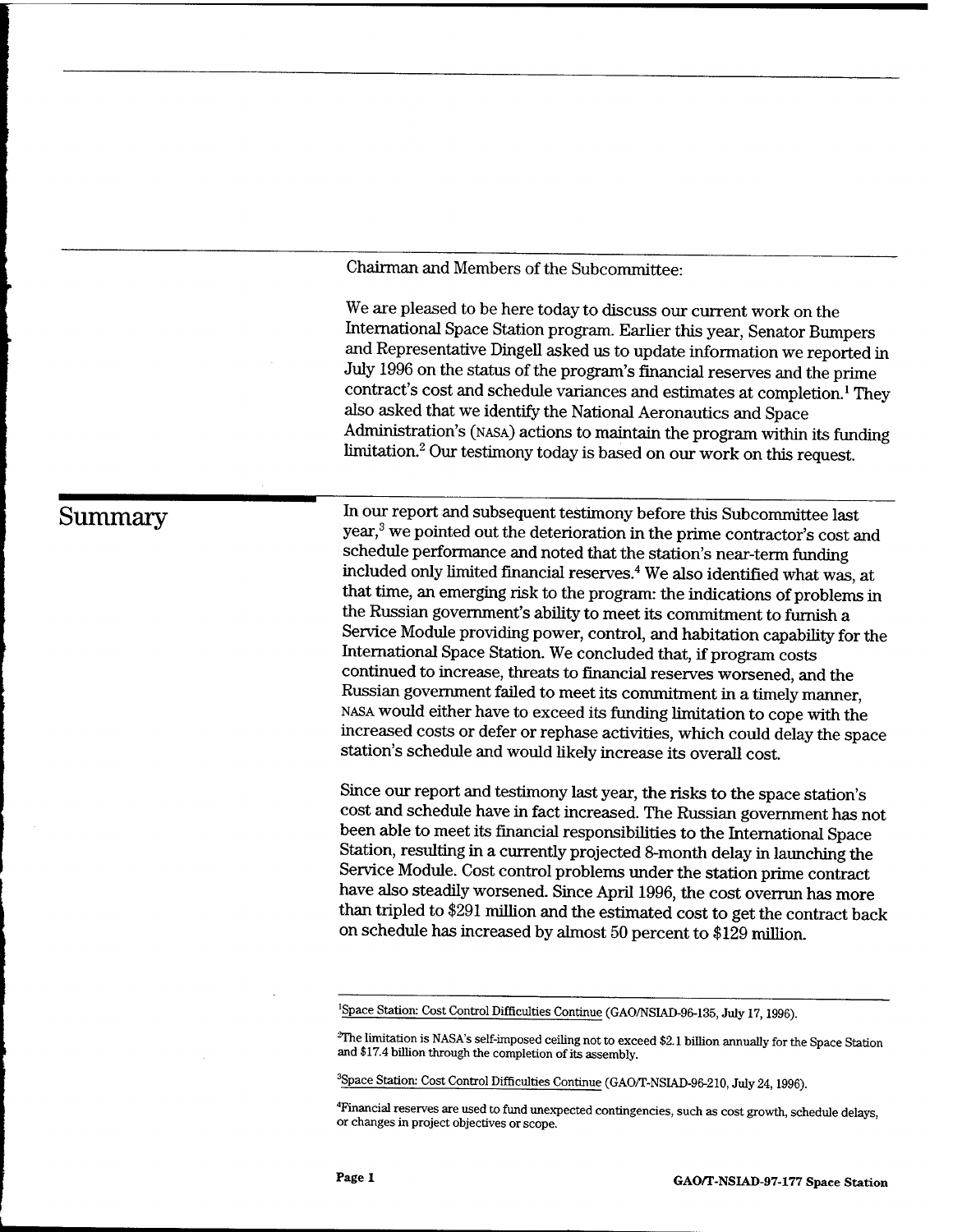|                                        | The station's financial reserves have also deteriorated significantly. NASA<br>has taken several steps to avoid exceeding its annual and assembly<br>completion funding limitation and to replenish its financial reserves. Such<br>efforts have included transferring work to others, rephasing or deferring<br>work, redefining the "assembly completion" milestone, and keeping<br>additional funding outside the capped portion of the program.                                                                                                                                                                                                                                                                                                                                                                                                                                                                                           |
|----------------------------------------|-----------------------------------------------------------------------------------------------------------------------------------------------------------------------------------------------------------------------------------------------------------------------------------------------------------------------------------------------------------------------------------------------------------------------------------------------------------------------------------------------------------------------------------------------------------------------------------------------------------------------------------------------------------------------------------------------------------------------------------------------------------------------------------------------------------------------------------------------------------------------------------------------------------------------------------------------|
|                                        | In addition to the adverse cost and schedule impacts of the Service<br>Module delay recently announced by NASA, considerable further cost and<br>schedule problems could occur if the Russian government continues to be<br>unable to fulfill its partnership commitment to the International Space<br>Station. If further problems do materialize, we believe a congressional<br>review of the entire program would be needed. Such a review should focus<br>on obtaining congressional and administration agreement on the future<br>scope and cost level for a station program that merits continued U.S.<br>government support.                                                                                                                                                                                                                                                                                                           |
| <b>Russian Performance</b><br>Problems | In 1993, NASA and its international partners agreed to significant changes in<br>the space station to bring the Russian government into the program as a<br>full partner. NASA claimed that Russian participation would enable the cost<br>of the station, through completion of assembly, to be \$17.4 billion-a<br>\$2 billion savings from the projected \$19.4 billion cost of the existing<br>design at that time. Of the expected savings, \$1.6 billion was to be<br>achieved by completing the station's assembly 15 months earlier than<br>planned—by June 2002 instead of late 2003. We reported in 1994 that<br>Russian participation in the program did not result in \$2 billion in savings<br>and that NASA would have to find other savings to accelerate assembly<br>completion by the 15 months and reduce the station's cost by the \$2 billion<br>that was to have resulted from the Russian's participation. <sup>5</sup> |
|                                        | Because of the recently recognized problem with the Russian<br>government's ability to provide the Service Module on schedule, NASA has<br>begun to implement a three step recovery plan. Step 1, which is now<br>underway, focuses on adjusting the station schedule for an 8-month delay<br>in the availability of the Service Module and developing temporary<br>essential capabilities for the station in case the Service Module is further<br>delayed by up to 1 year. Major step 1 activities include delaying the launch<br>of station components that are to precede the Service Module into orbit<br>and building a stand-by temporary replacement for the Service Module's                                                                                                                                                                                                                                                         |
|                                        | <sup>5</sup> Space Station: Update on the Impact of the Expanded Russian Role (GAO/NSIAD-94-248, July 29,<br>1994). Also, see Space Station: Impact of the Expanded Russian Role on Funding and Research                                                                                                                                                                                                                                                                                                                                                                                                                                                                                                                                                                                                                                                                                                                                      |

(GAO/NSIAD-94-220, June 21,1994).

 $\epsilon$  $\hat{A}$ 

> ÷.  $\frac{1}{2}$

 $\alpha$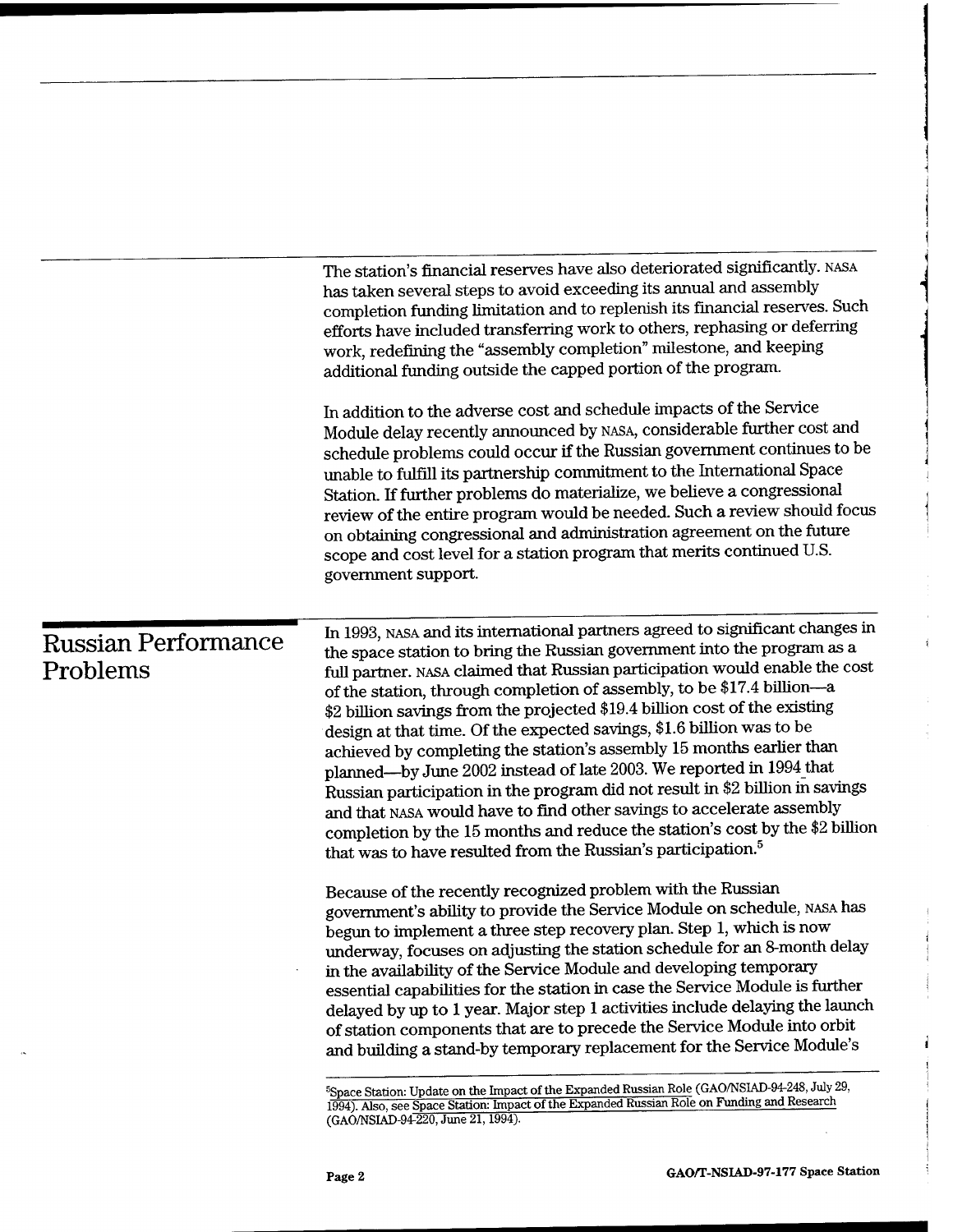|                                               | propulsion capability. The cost of step 1 activities through fiscal year 1998<br>is estimated at \$250 million to \$300 million.                                                                                                                                                                                                                                                                                                                                                                                                                                                                                                                                                                                                                                                                                                                                              |
|-----------------------------------------------|-------------------------------------------------------------------------------------------------------------------------------------------------------------------------------------------------------------------------------------------------------------------------------------------------------------------------------------------------------------------------------------------------------------------------------------------------------------------------------------------------------------------------------------------------------------------------------------------------------------------------------------------------------------------------------------------------------------------------------------------------------------------------------------------------------------------------------------------------------------------------------|
|                                               | Step 2 is NASA's contingency plan for dealing with more delay or the<br>Russian government's failure to deliver the Service Module. Step 2 could<br>result in permanently replacing the Service Module's power, control, and<br>habitation capabilities. NASA's initial cost estimate for step 2 is<br>\$750 million. Under step 3, the United States and its other international<br>partners would have to pick up all or most of the financial and operational<br>responsibilities the Russian government would have had, such as station<br>resupply missions. The cost of step 3 has not been estimated.                                                                                                                                                                                                                                                                  |
|                                               | In addition to directly affecting space station development activities, the<br>recovery plan places additional requirements on the space shuttle<br>program. However, the full impact of the recovery plan on the space<br>shuttle program is not yet known.                                                                                                                                                                                                                                                                                                                                                                                                                                                                                                                                                                                                                  |
|                                               | The space station program's overall costs will likely increase by billions of<br>dollars if the full recovery plan is implemented. NASA's decision on the<br>need to begin step 2 is currently scheduled for later this year. This time<br>frame will not allow the impact of NASA's recovery plan to be fully<br>understood before the Congress finishes its deliberations on NASA's fiscal<br>year 1998 budget. If NASA decides to initiate step 2, we believe a thorough<br>congressional review of the total program would be warranted. Such a<br>review should focus on evaluating the scope and cost of the station<br>program that the Congress and the administration can agree upon in light<br>of current circumstances. To support such a review, NASA should provide<br>its best estimates of the additional resources required to execute its<br>recovery plan. |
| Worsening Cost and<br>Schedule<br>Performance | NASA recently told the Congress that the performance of the space station's<br>prime contractor had not improved as much as planned. In fact, the station<br>prime contractor's cost and schedule performance, which showed signs of<br>deterioration last year, has continued to decline virtually unabated. The<br>prime contract's cost and schedule variances have steadily worsened since<br>April 1996, with the cost overrun more than tripling and the schedule                                                                                                                                                                                                                                                                                                                                                                                                       |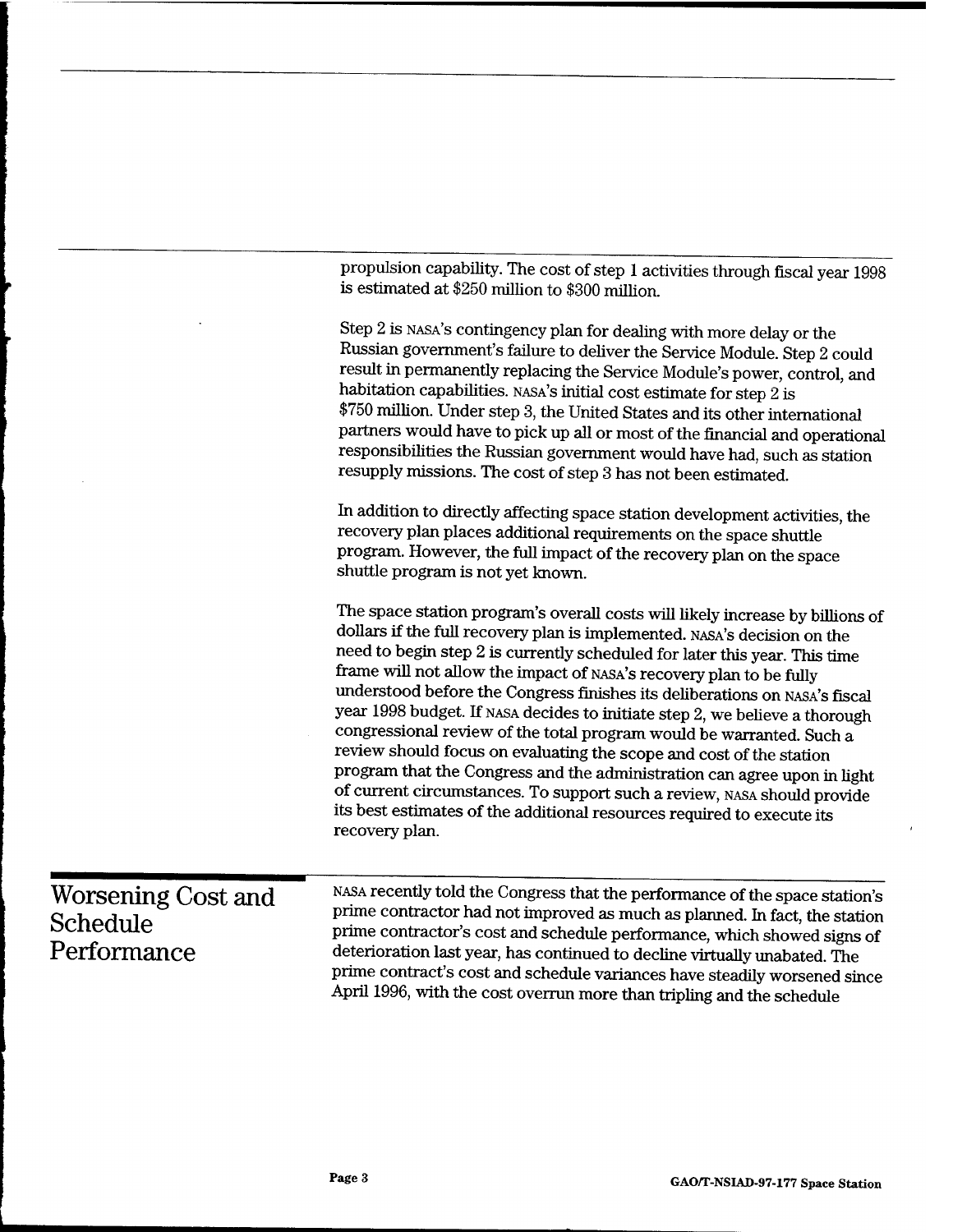slippage increasing by almost 50 percent. Figure <sup>1</sup> shows the cost and schedule variances from January 1995 to April 1997.<sup>6</sup>



Note: The zero line represents meeting planned cost and schedule.

Between January 1995 and April 1997, the schedule slippage increased from a value of \$43 million to \$129 million—the estimated amount that it would cost to do the work required to get the contract back on schedule. During that same period, the prime contract moved from a cost underrun

<sup>6</sup>Cost variances are the difference between actual costs to complete specific work and the amounts budgeted for that work. Schedule variances are the dollar value of the difference between the budgeted cost of work planned and work completed. Cost and schedule variances are not additive but negative schedule variances can become cost variances as additional work in the form of overtime is often required to regain schedule.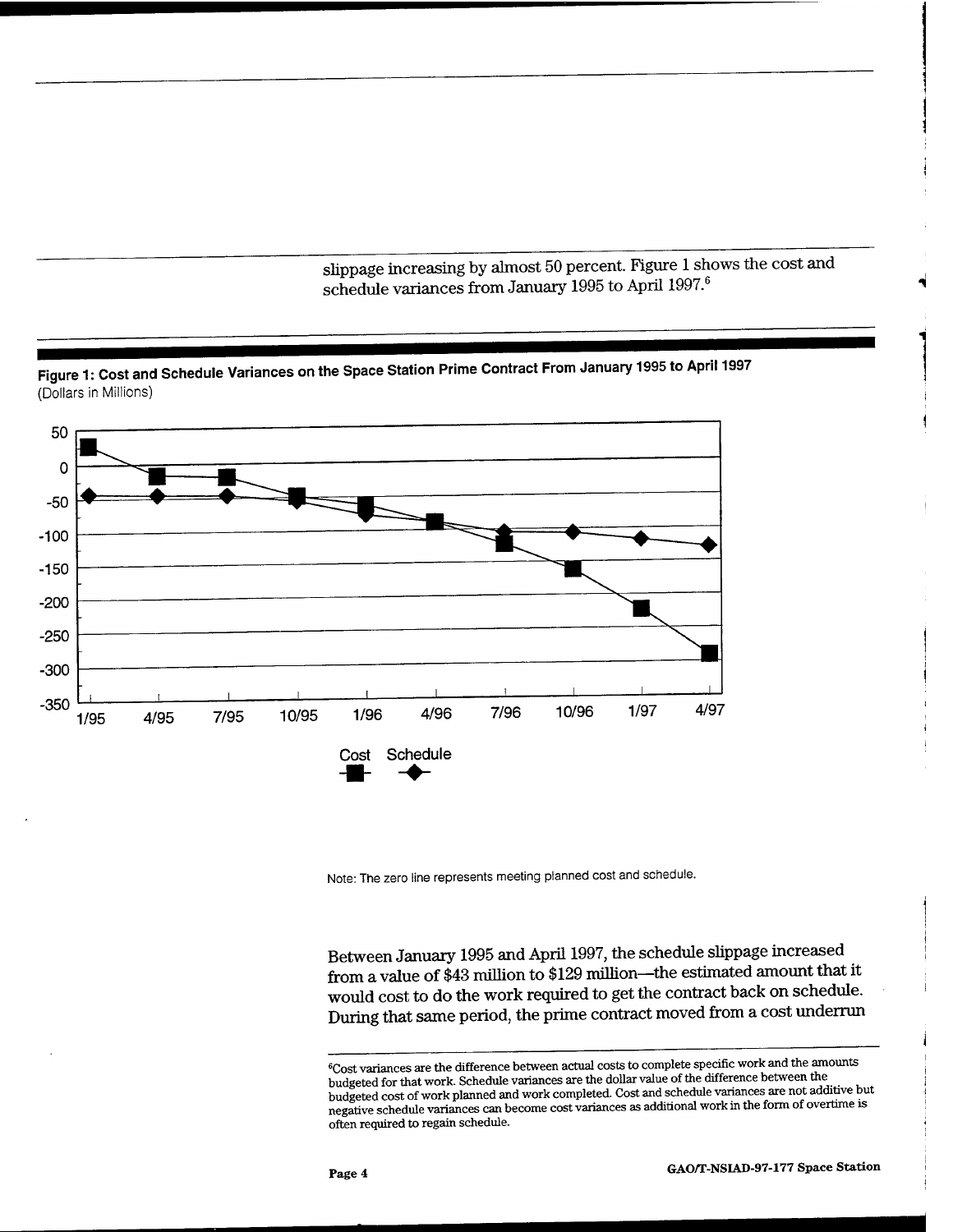|                                                                                        | of \$27 million to a cost overrun of \$291 million. So far, the prime<br>contractor has not been able to moderate or reverse the continued decline.<br>Unless the deteriorating cost trend is moderated, overall cost growth at<br>the completion of the prime contract may end up substantially higher than<br>the cost growth currently factored into the station's budget.                                                                                                                                                                                                                                                                         |        |
|----------------------------------------------------------------------------------------|-------------------------------------------------------------------------------------------------------------------------------------------------------------------------------------------------------------------------------------------------------------------------------------------------------------------------------------------------------------------------------------------------------------------------------------------------------------------------------------------------------------------------------------------------------------------------------------------------------------------------------------------------------|--------|
| <b>Dwindling Financial</b><br><b>Reserves</b>                                          | To fund cost overruns and other requirements, NASA has been using the<br>space station program's financial reserves at a substantial rate. Over the<br>last 16 months, the program's financial reserves have decreased<br>significantly—from almost \$3 billion to under \$2.2 billion. NASA estimates<br>that its total remaining reserves by the end of fiscal 1997 will be reduced<br>further to just over \$1.4 billion, with almost \$500 million in estimated<br>future reserve uses (threats) listed against that balance. <sup>7</sup> Table 1<br>summarizes NASA's current estimate of its fiscal year 1997 reserves and<br>threats to them. |        |
| <b>Table 1: Space Station Financial</b><br><b>Reserves and Threats to Reserves for</b> | Dollars in millions                                                                                                                                                                                                                                                                                                                                                                                                                                                                                                                                                                                                                                   |        |
| <b>Fiscal Year 1997</b>                                                                |                                                                                                                                                                                                                                                                                                                                                                                                                                                                                                                                                                                                                                                       | Amount |
|                                                                                        | FY 1997 reserve level identified in FY 1998 budget request                                                                                                                                                                                                                                                                                                                                                                                                                                                                                                                                                                                            | \$180  |
|                                                                                        | Minus: approved and anticipated uses of reserves in<br>FY 1997                                                                                                                                                                                                                                                                                                                                                                                                                                                                                                                                                                                        | (319)  |
|                                                                                        | Plus: estimated value of actual and planned reductions in<br>FY 1997 funding requirements                                                                                                                                                                                                                                                                                                                                                                                                                                                                                                                                                             | 150    |
|                                                                                        | Equals: net estimated FY 1997 reserves at the end of<br>FY 1997                                                                                                                                                                                                                                                                                                                                                                                                                                                                                                                                                                                       | 12     |
|                                                                                        | Minus: estimated FY 1997 impact of currently recognized<br>threats to reserves                                                                                                                                                                                                                                                                                                                                                                                                                                                                                                                                                                        | (19)   |
|                                                                                        | Equals: estimated value of required additions to FY 1997<br>financial reserves if the recognized threats materialize                                                                                                                                                                                                                                                                                                                                                                                                                                                                                                                                  | (7)    |
|                                                                                        | Note: Table does not add due to rounding.                                                                                                                                                                                                                                                                                                                                                                                                                                                                                                                                                                                                             |        |

NASA uses actual and planned reductions in its fiscal year funding requirements to help restore and preserve its financial reserves. Typically, these actions involve the rephasing or deferral of activities from the current year to future years. For example, the \$150 million figure in table <sup>1</sup> includes moving \$20 million in spares procurement from fiscal year 1997 to 1999, and \$26 million in effort under the nonprime portion of the

 $^7\!W\!e$  do not yet have cost estimates for all the potential uses, restorations, and threats to financial reserves identified by NASA.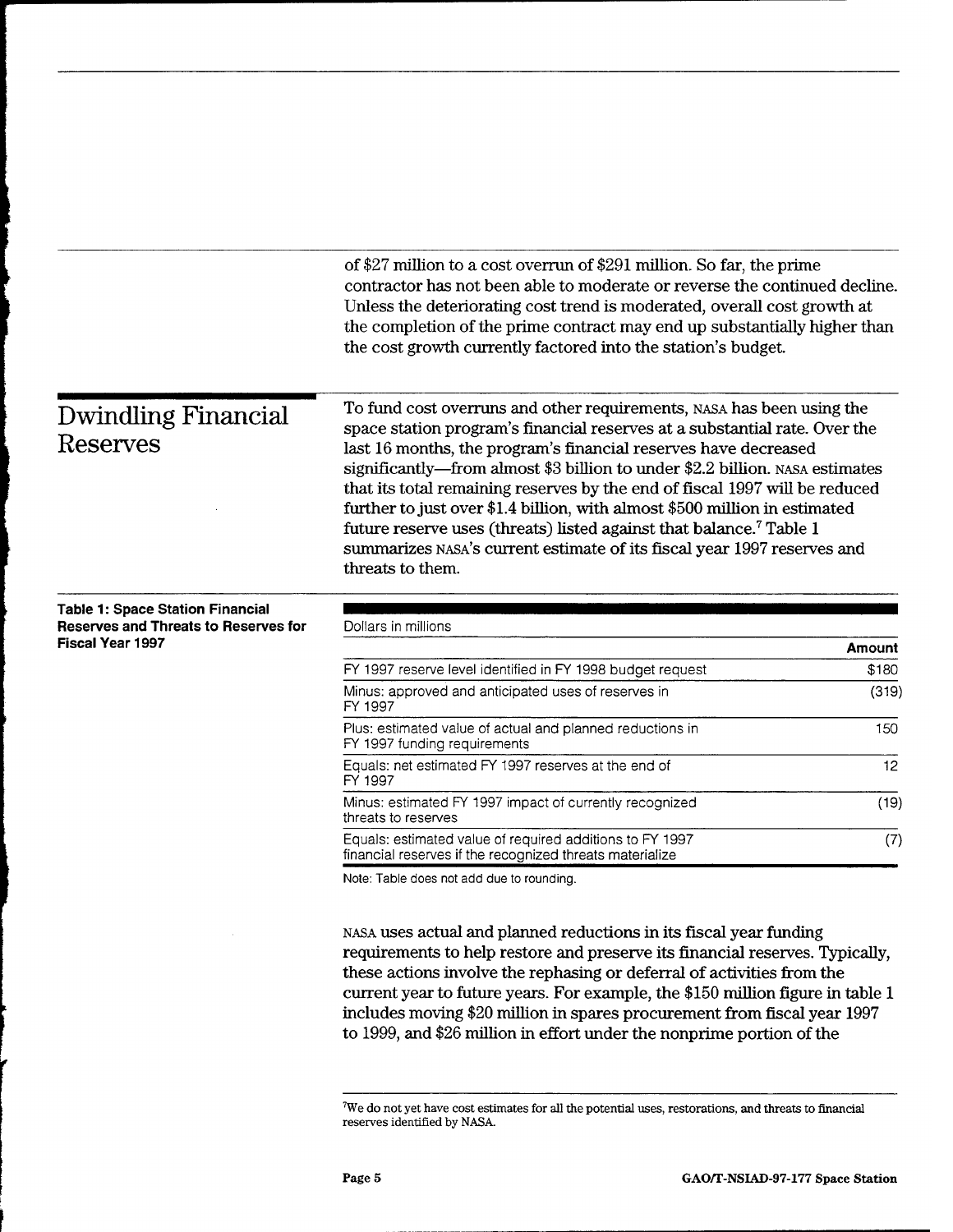program from fiscal year 1997 to future years.<sup>8</sup> If the restoration actions are unsuccessful and the anticipated threats occur at their estimated values, NASA will need additional funding in fiscal year 1997, unless it can reduce or offset its use of reserves in other ways.

Since 1993, NASA has consistently reported compliance with its self-imposed funding limitation for the space station of \$2.1 billion annually and \$17.4 billion through the completion of assembly, NASA has taken or planned some major actions to help it remain within the program's funding limitation and to replenish and preserve its financial reserves. For example:

- NASA dropped the station's centrifuge from the station budget and is negotiating with the Japanese government to provide it.<sup>9</sup> Along with this change, the space station's content at the "assembly complete" milestone was revised to exclude the centrifuge. This change enabled NASA to maintain the previous June 2002 assembly completion milestone, even though the centrifuge and related equipment would not be put on the station until after that date.
- NASA moved \$462 million from the station science budgets to the station development budgets for fiscal years 1996 to 1998. NASA officials told us that further review of the science portion of the station's budgets indicated that estimated funding did not match station requirements in those years. They said that these funds will be paid back in accordance with the science program's needs, NASA is currently scheduling the payback of \$350 million through fiscal year 2002.
- NASA is attempting to transfer U.S. development costs to other parties. The station program office is negotiating with its foreign partners and another potential foreign participant to build hardware for the United States in return for free or reduced-cost access to and use of the station, or other consideration, NASA has estimated that \$116 million in U.S. station development costs could be covered by these offset arrangements. Some of the negotiations are further along than others, but none are completed. Recently, NASA recorded a threat to its future years' financial reserves totaling \$100 million, based on an assumption that it may not be able to successfully negotiate most of these offsets.

 $8$ The nonprime part of the space station program involves a large number of relatively small contracts for developing the ground-based and on-orbit capability to use and operate the space station.

<sup>&</sup>quot;The centrifuge is a crucial piece ofresearch equipment for the space station. NASA recently recorded a threat against future years' reserves based on being unsuccessful in these negotiations. We do not yet have information on the value of that threat.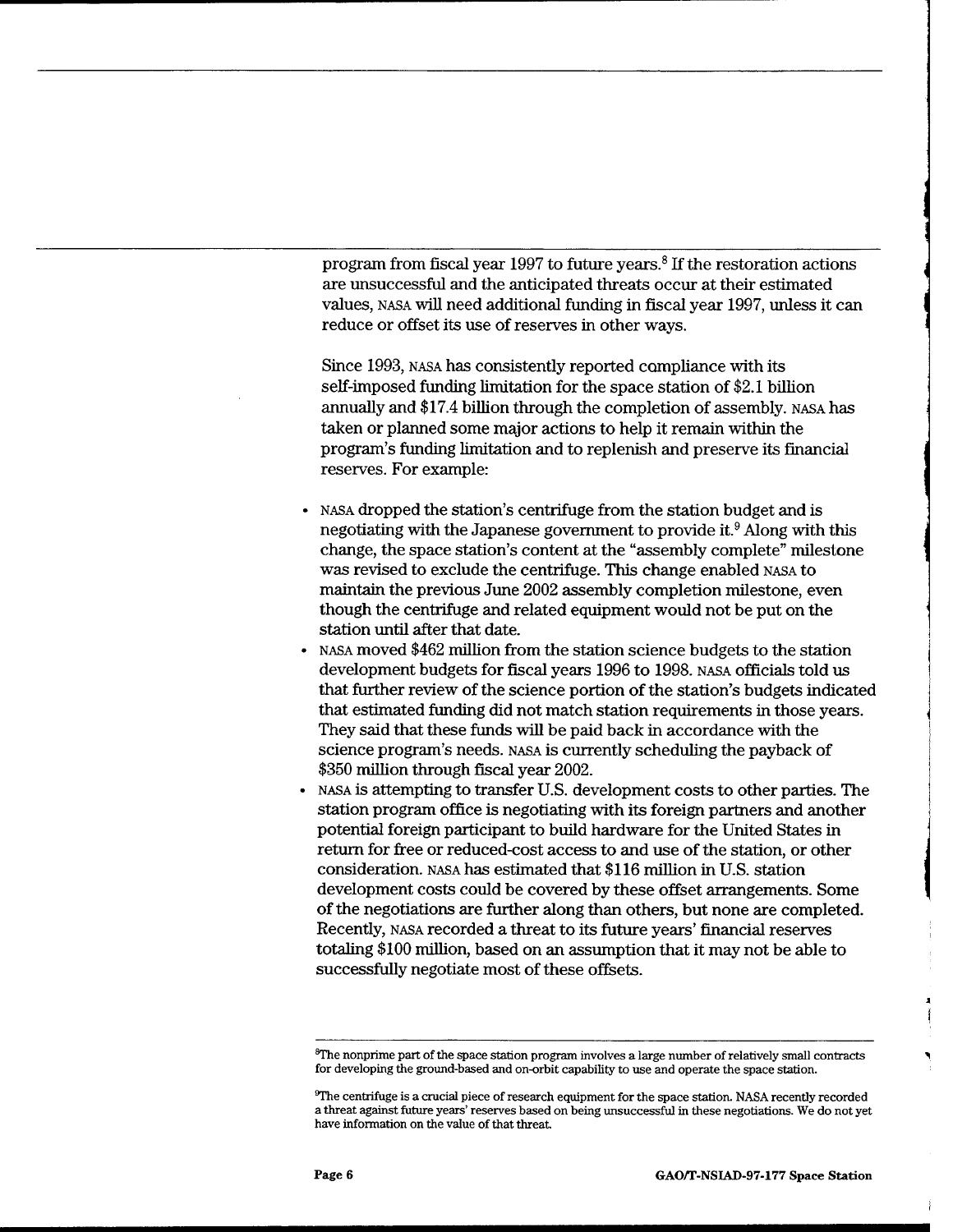In addition, NASA recently requested permission to provide \$200 million more in fiscal year 1997 funding to the station from other NASA accounts and to reallocate \$100 million of its fiscal year 1998 funding request to the station program.<sup>10</sup> These amounts are intended to fund the first phase of NASA'S recovery plan, NASA intends to account for these funds in a budget line outside the capped portion of the station program.

Space station costs have been increasing substantially and are likely to continue doing so. If some of these increased costs are just placed on another set of "books" and the content of the space station at "assembly complete" can be revised, we question the value of any continued reliance on the current funding limitation as a cost control mechanism.

Mr. Chairman, this concludes our statement. We would be happy to answer any questions that you or the members of the Subcommittee may have.

<sup>&</sup>lt;sup>10</sup>The House and Senate Appropriations Committees recently approved the fiscal year 1997 funds. NASA has not yet determined the exact amount and source of the fiscal year 1998 funds.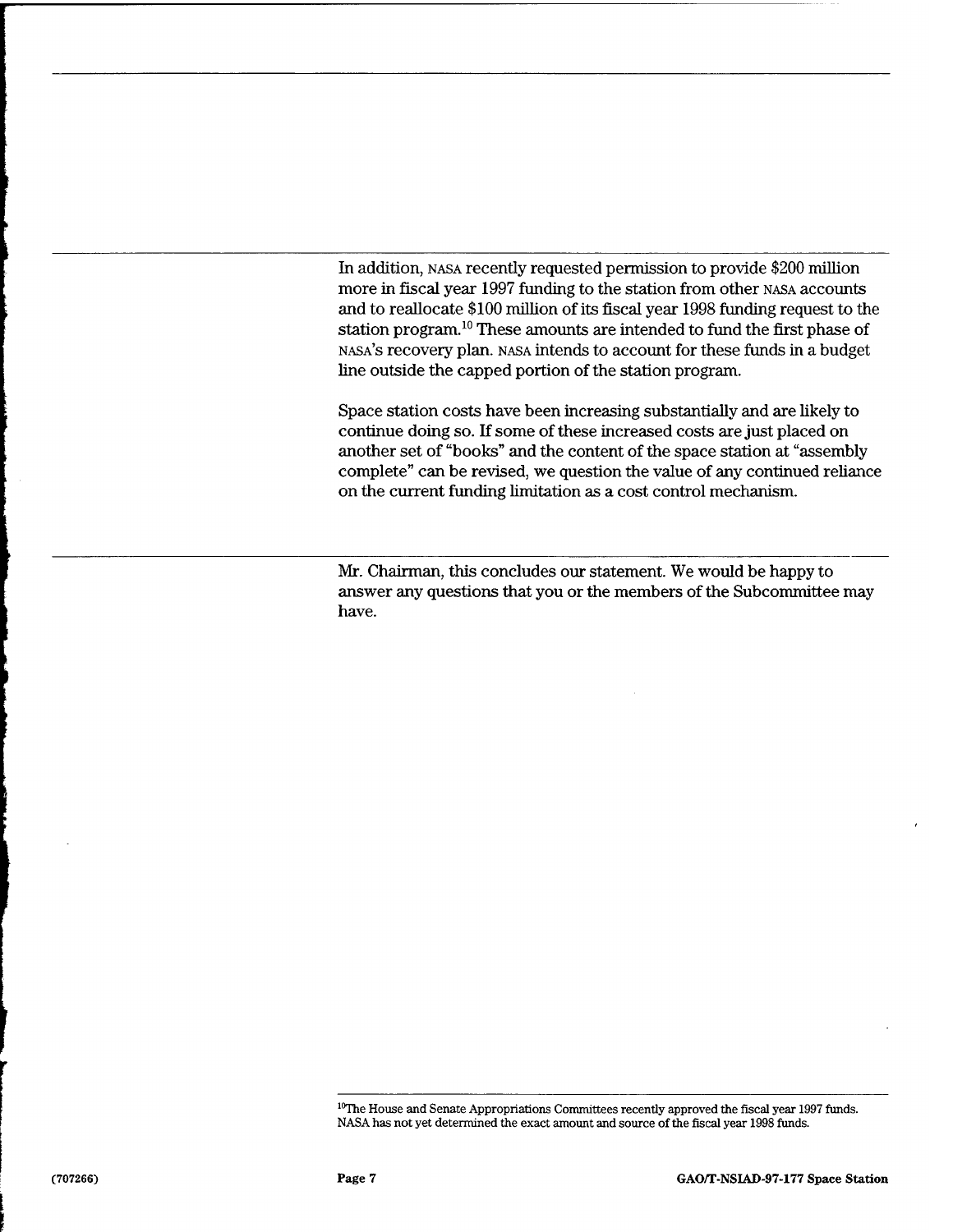#### Ordering Information

The first copy of each GAO report and testimony is free. Additional copies are \$2 each. Orders should be sent to the following address, accompanied by a check or money order made out to the Superintendent of Documents, when necessary. VISA and MasterCard credit cards are accepted, also. Orders for 100 or more copies to be mailed to a single address are discounted 25 percent.

Orders by mail:

U.S. General Accounting Office P.O. Box 6015 Gaithersburg, MD 20884-6015

or visit:

Room 1100 700 4th St. NW (corner of 4th and G Sts. NW) U.S. General Accounting Office Washington, DC

Orders may also be placed by calling (202) 512-6000 or by using fax number (301) 258-4066, or TDD (301) 413-0006.

Each day, GAO issues a list of newly available reports and testimony. To receive facsimile copies of the daily list or any list from the past 30 days, please call (202) 512-6000 using a touchtone phone. A recorded menu will provide information on how to obtain these lists.

For information on how to access GAO reports on the INTERNET, send an e-mail message with "info" in the body to:

info@www.gao.gov

or visit GAO's World Wide Web Home Page at:

http://www.gao.gov